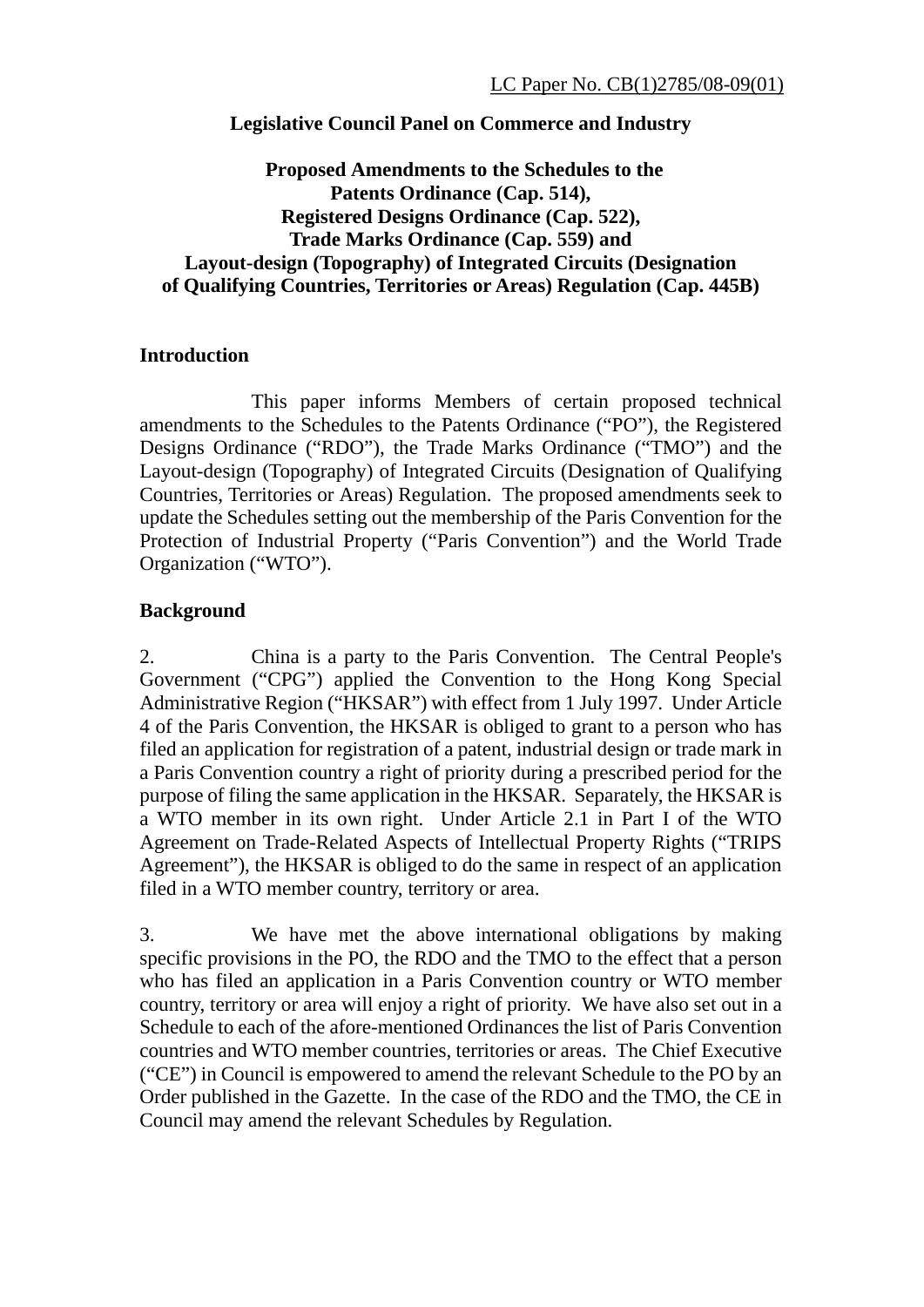4. Separately, Article 35 in Part II of the TRIPS Agreement requires HKSAR to grant the same level of intellectual property protection for layout-design (topography) of integrated circuits to citizens of other WTO member countries, territories or areas, as to HKSAR citizens. To meet this requirement, we have provided in the Layout-design (Topography) of Integrated Circuits Ordinance that such protection will be given to citizens of such qualifying countries, territories or areas as are designated by Regulation by the CE. The Layout-design (Topography) of Integrated Circuits (Designation of Qualifying Countries, Territories or Areas) Regulation, with a Schedule setting out those countries, territories or areas that have acceded to the WTO Agreement, has been made for this purpose.

### **Proposed Amendments to the Schedules**

5. The above Schedules were last amended in February 2006. Since then, three more countries (i.e. the Republic of Angola; the Kingdom of Thailand; and the Republic of Yemen) have become members of the Paris Convention and five more countries (i.e. the Republic of Cape Verde; the Kingdom of Saudi Arabia; the Kingdom of Tonga; Ukraine; and the Socialist Republic of Viet Nam) have acceded to the WTO Agreement. Separately, one existing Paris Convention country (namely, Serbia and Montenegro) has become two countries (i.e. the Republic of Serbia; and Montenegro). To reflect these changes, we need to update the Schedules to the Ordinances/Regulation. We will also take the opportunity to revise the English name and/or Chinese translation of some countries in the various Schedules to reflect their latest names as appeared in the relevant member lists. Details of the proposed amendments are at Annex.

 $-$ 

## **Legislative Timetable**

6. We are now drafting the necessary amendment Order and Regulations and intend to table these pieces of subsidiary legislation at the Legislative Council for negative vetting by the end of this year.

Commerce, Industry and Tourism Branch Commerce and Economic Development Bureau October 2009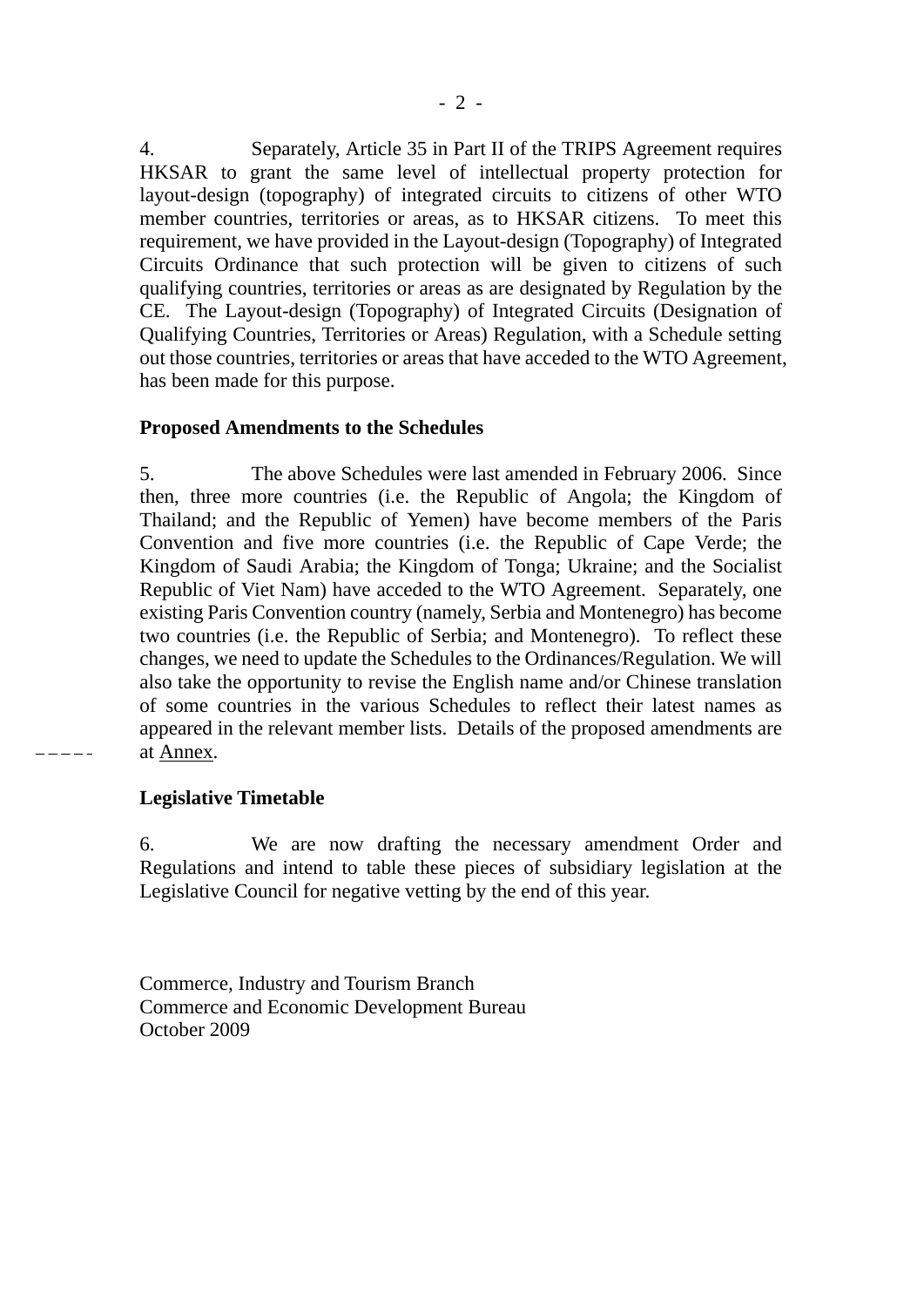# **Proposed Amendments**

# **Patents Ordinance (Cap. 514)**

- I(a) For the list of "Paris Convention countries" in Schedule 1
	- (i) To add :
		- "The Republic of Angola" (安哥拉共和國)
		- "The Kingdom of Thailand" (泰王國(泰國))
		- "The Republic of Yemen" (也門共和國)
	- (ii) To replace :
		- "Serbia and Montenegro" (塞爾維亞和黑山) by "The Republic of Serbia" (塞爾維亞共和國) and "Montenegro" (黑 山)
	- (iii) To replace :
		- "The State of Bahrain" (巴林國) by "The Kingdom of Bahrain"(巴林王國)
		- "利比里亞" by "利比里亞共和國"
		- "The Republic of Malta" by "Malta"
		- "The Kingdom of Nepal" (尼泊爾王國) by "The Federal Democratic Republic of Nepal" (尼泊爾聯邦民主共和國)
		- "Spain" (西班牙) by "The Kingdom of Spain" (西班牙王國)
		- "The Republic of Syprus (Cyprus)" (塞浦路斯共和國(塞浦路 斯)) by "The Republic of Cyprus" (塞浦路斯共和國)
		- "The Bolivar Republic of Venezuela" by "The Bolivarian" Republic of Venezuela"
- I(b) For the list of "WTO member countries, territories and areas (not including Paris Convention countries)" in Schedule 1 -
	- (i) To delete :
		- "The Republic of Angola" (安哥拉共和國)
		- "Royal Thai (Thailand)" (泰王國(泰國))
	- (ii) To add :
		- "The Republic of Cape Verde" (佛得角共和國)